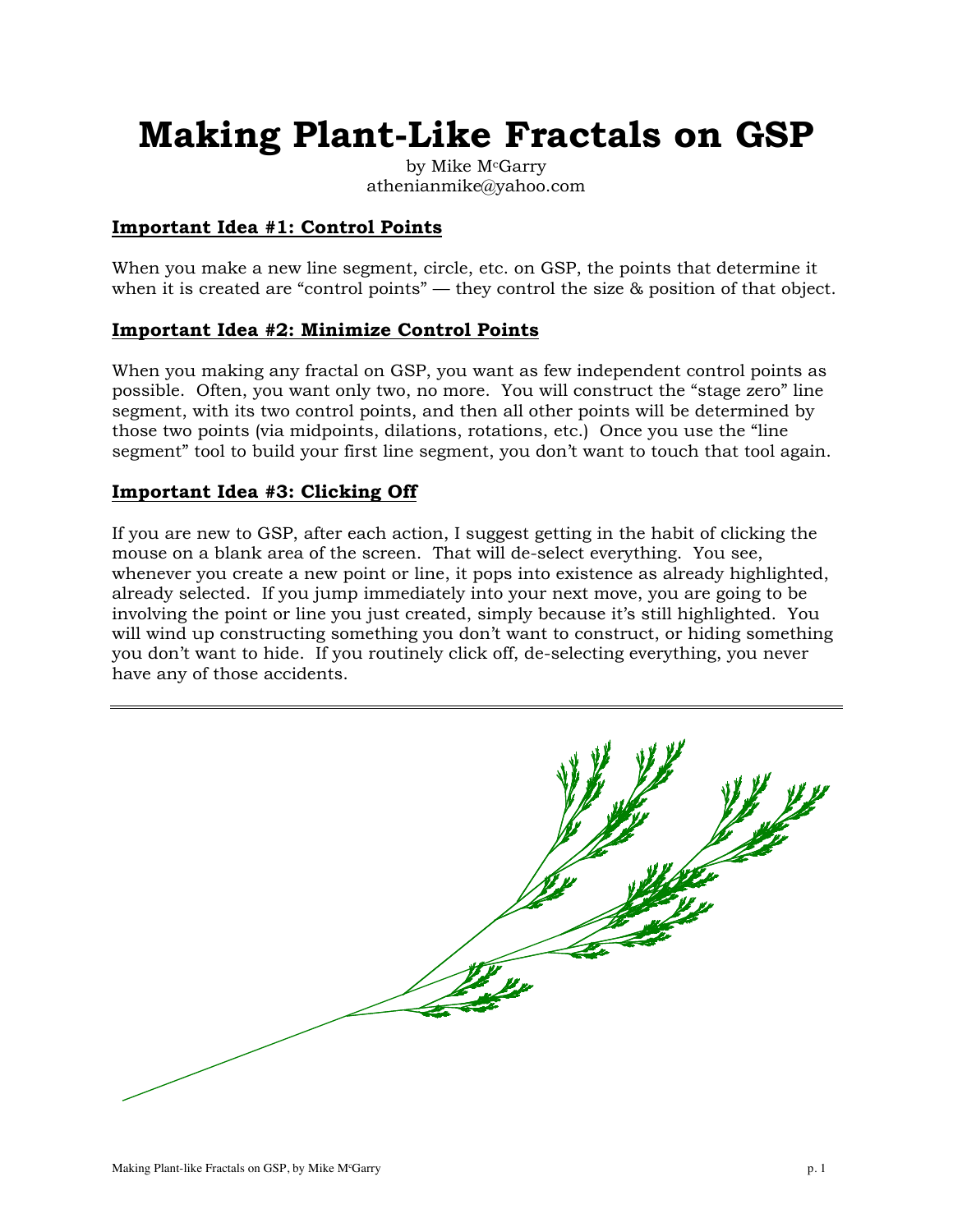### **A step-by-step guide**

- 1) In a new GSP document, make a vertical line segment. Call the top A and the bottom B. A & B are going to be the only control points in this entire diagram. A
- 2) Construct the midpoint (highlight segment,  $\triangleleft$ -M)
- 3) Double-click on point B. You will see the momentary "radioactive" glow around it, indicating it has been marked as a center. Alternately, you could simply highlight B, and under the Transform menu, choose "Mark Center."
- 4) Select the midpoint, and under the Transform menu, choose dilate. The "Dilate" box will appear:



Choose some dilation factor slightly less than 1. Here, I chose 4/5. Then press dilate.

5) Without clicking off, immediate go back to the Transform menu, Dilate, and hit return. Do this repeatedly, so you dilate each successive point and wind up with a line of points. (You can do this quickly by using the right hand to select the option Dilate with the mouse, and simply keeping the left hand at the "return" key to hit enter every time the Dilate box comes up.) A

6) Now, I am going to be efficient/lazy (depending on your perspective). Doubleclick on the midpoint, to mark it as a center. Then select all those newly created points between the midpoint and B. Go to Transform, Rotate, and rotate by 180°. That will put them all above the midpoint, between the midpoint and A.

7) The whole point of steps #2-7 was to create a variety of points between A and B that are wholly dependent on  $A \& B - i.e.,$  no new control points created. You could also do this with midpoints of smaller and smaller segments, or in a number of other ways.

#### $B^{\circ}$

B

A

B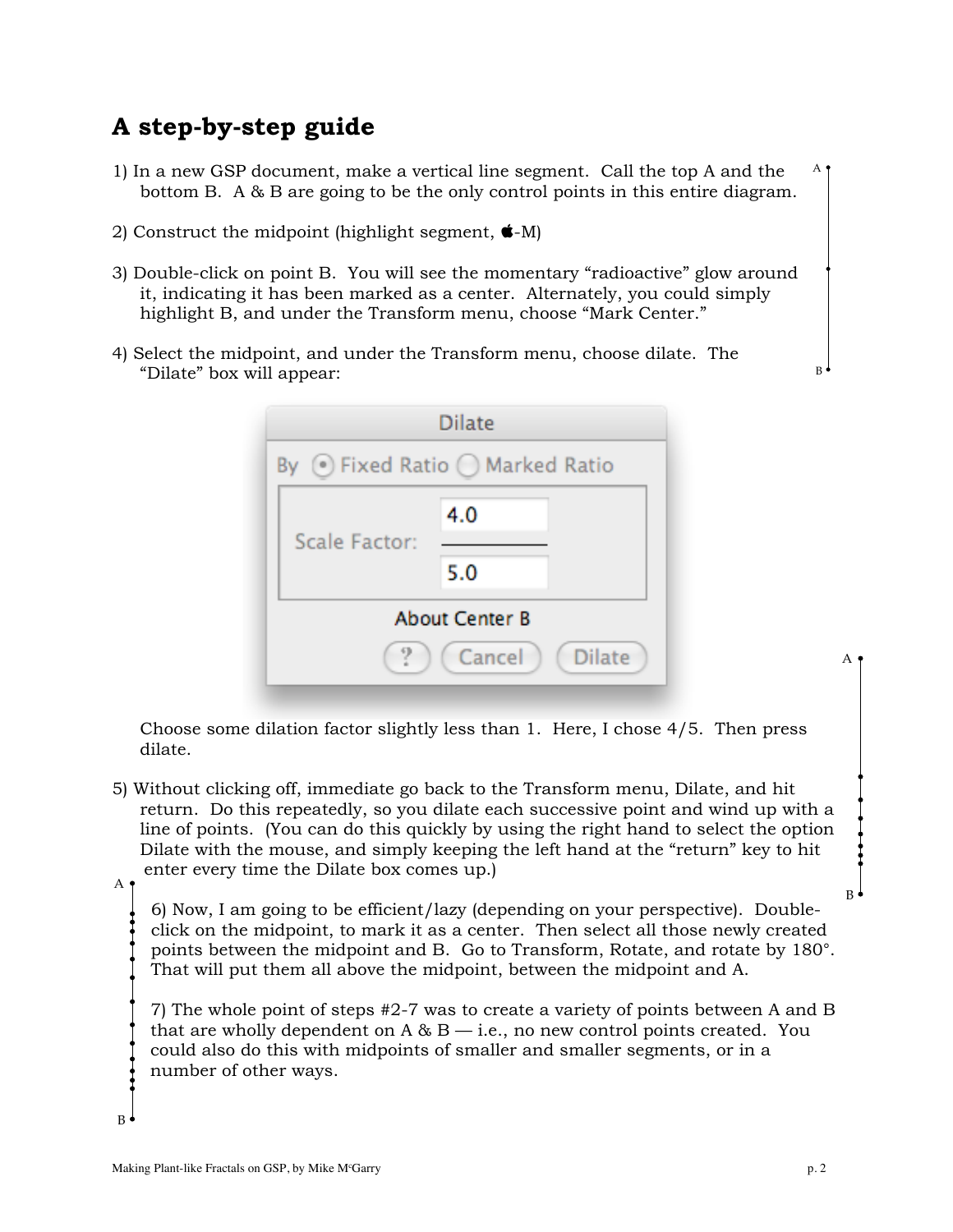- 8) Now that I have all these points on the trunk, I am going to start process in general, the process is: pick one of those points, any that strikes my fancy, mark it as center, then pick another one of these points, rotate it by a certain angle, and connect the image to a point (either the first picked or a third new point) already on the "trunk" to create a "branch." Steps #9-13 will demonstrate this process. The points & angles you pick will determine the kind of shape that results: with practice, you will get a sense of what initial shapes lead to what final products.
- 9) For example: I marked the third point below A as a center. Then I selected the midpoint of *AB* , went to Transform-Rotate, and rotated by 165°. Then I connect this to the fifth point below A.
- 10) Then, I marked the point immediately below A as the center, selected the point just above the midpoint, and rotated it by –160° (negative, so it would be on the other side). Connected it to third point below A.
- 11) Then, I marked A as the center, select the fourth point below A, and rotated by 25°. Then connected it to the third point above B.

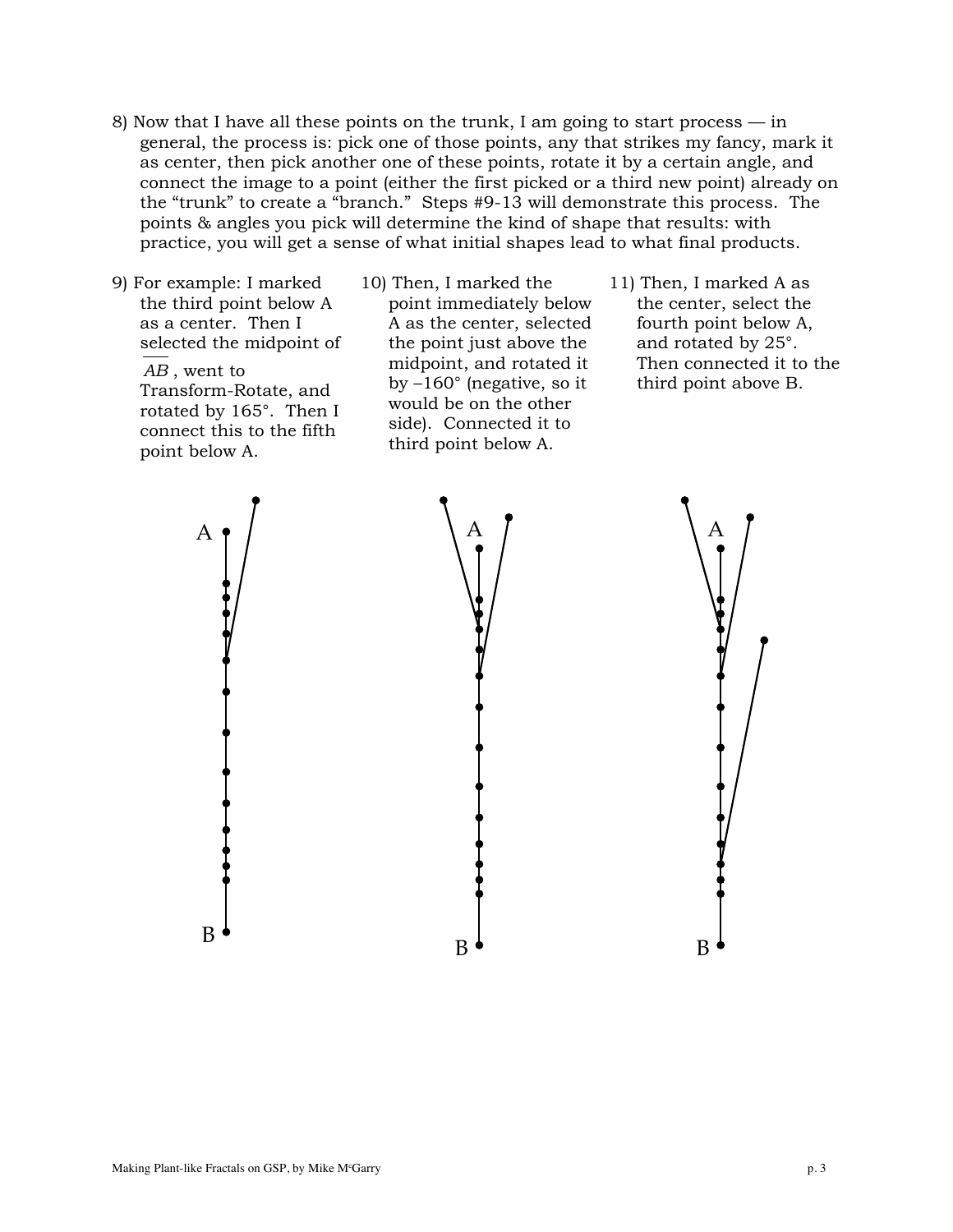- 12) Still with A as the center, I selected the third point below A, rotated by -20°, and connected it to the point below the midpoint.
- 13) Mark B as the center. Select the point above the midpoint. Rotate by 12°. Connect to the point directly above B.
- 14) Hide every point on the trunk that is not at the base of a branch. Make sure, when you are done, every branch still has two endpoints, and that A & B are still there.



15) Now, very important: after clicking off, select B, then A. Then go to the Transform menu, and choose the bottom option: **Iterate**. The iteration box will appear.

|                | Iterate                                                                                    |
|----------------|--------------------------------------------------------------------------------------------|
|                | Pre-Image To First Image<br>в<br>$\Rightarrow$                                             |
|                | 2<br>A<br>$\Rightarrow$                                                                    |
|                |                                                                                            |
| <b>Display</b> | $\binom{9}{1}$<br>Cancel<br>Iterate<br>Structure $\rightarrow$<br>$\overline{\phantom{a}}$ |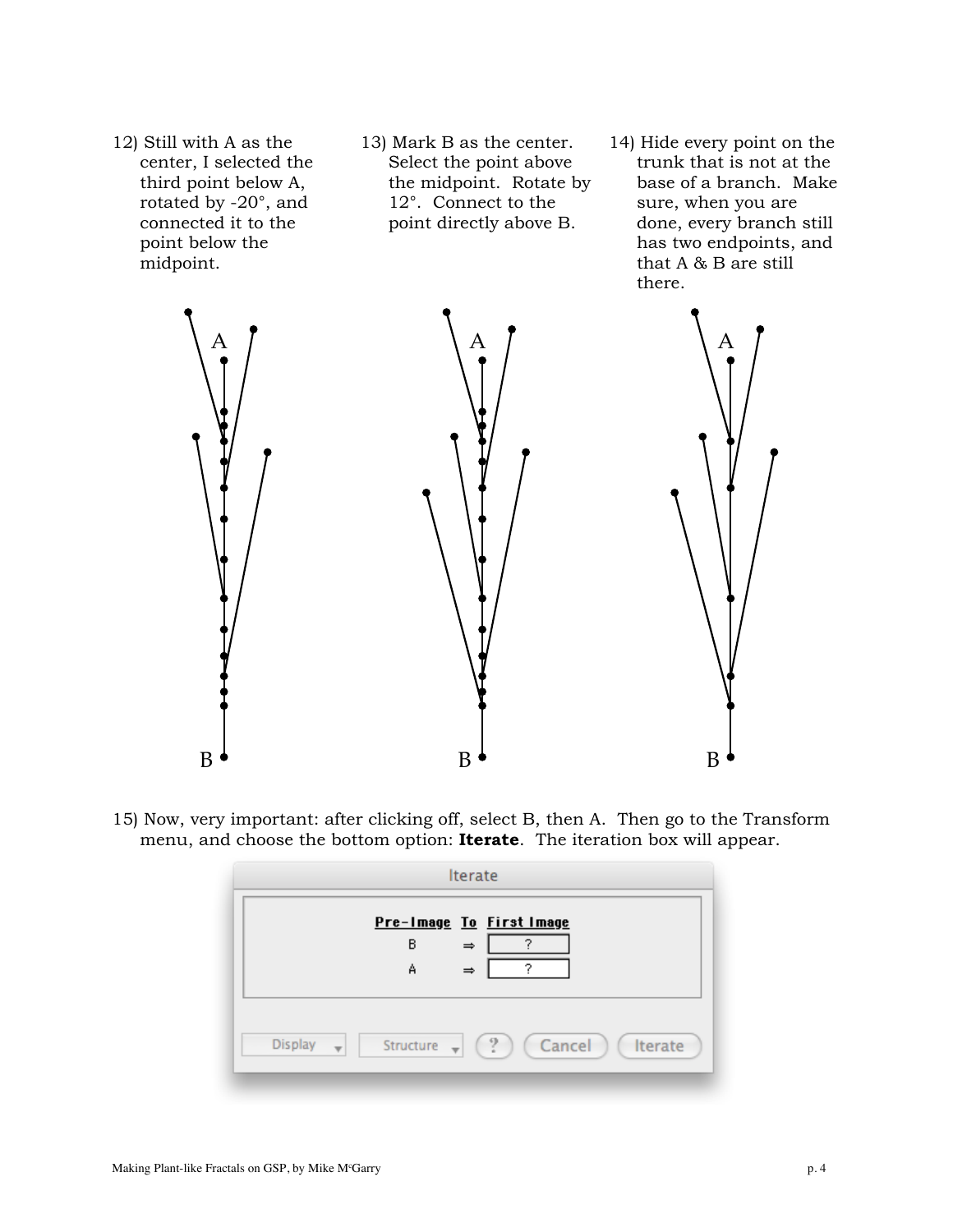- 16) Simply click on the base of any branch, then on the tip of that branch. Names of points will appear in the boxes to the right of A and B in the Iterate box.
- 17) Then, go to the "Structure" tab, and select "Non-Point Images Only." You will see points at the tips of the little phantom branches disappear.
- 18) Then, go the "Display" tab, and select "Final Iteration Only." The welter of phantom branches will thin out, becoming more delicate.
- 19) Then (a) hit  $\bullet$ -A to add a new "map" in the Iteration box, (b) click on the base of another branch, and then (c) click on the tip of that branch. Repeat this for each branch, treating the tiny little vertical stretch between A and the next point down as a branch.
- 20) Hit the plus key (or under "Display" tab, select "Increase Iterations"). Do this, until you get the message that there's not enough memory for more iterations. Then, hit the "Iterate" button.
- 21) I like to select the whole thing, and under the Display menu, go to Color, and change the color to green. This also makes it easier to see all the points, the bases & tips of branches. Hide these points.



Again, from here, experiment on your own branches, using other angles and other lengths. With practice, you will develop intuition for these shapes.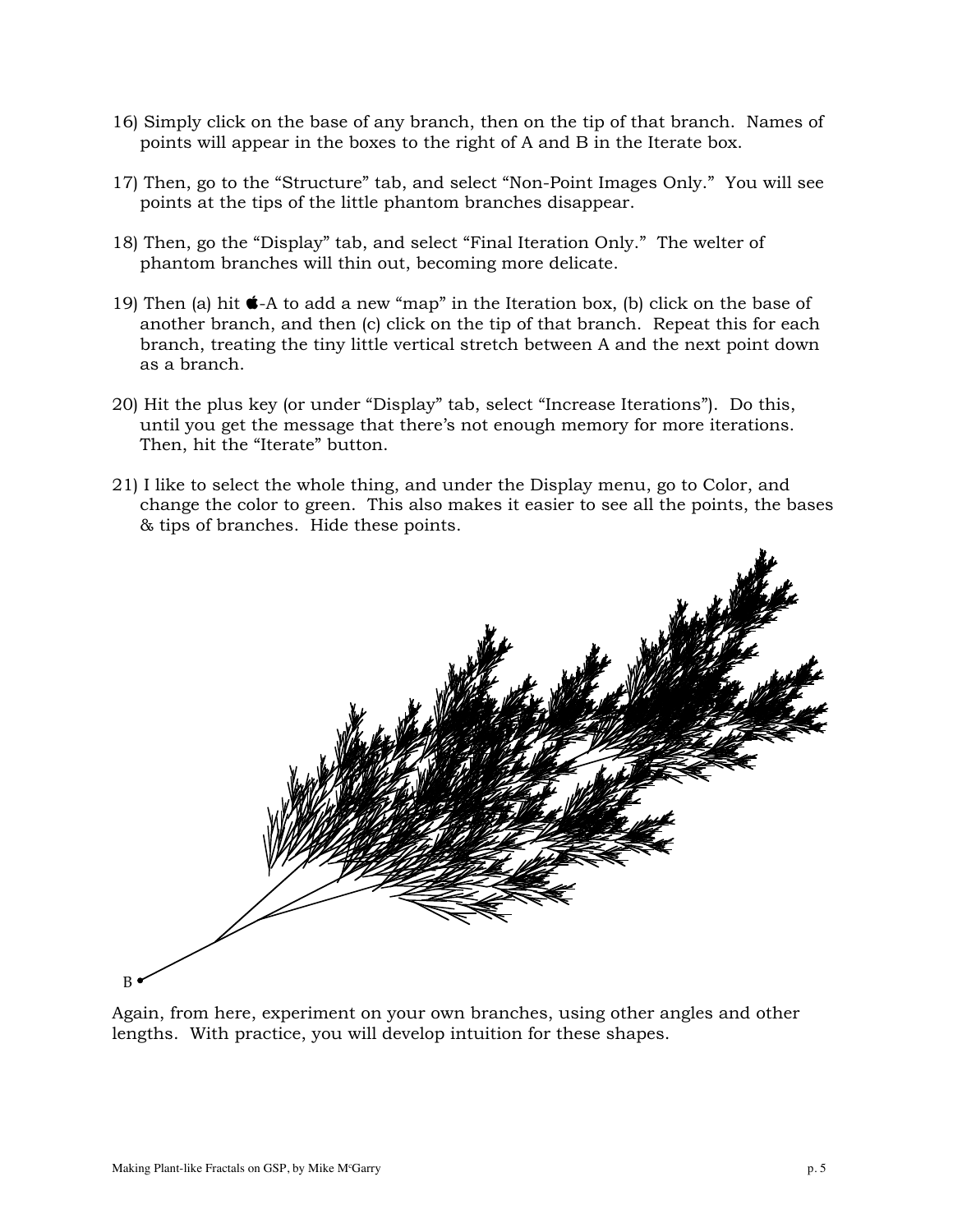### Appendix

## A particularly non-rigorous comment about the finding the dimensions of fractals.

First, let's review a little about dimension.

- If you have a line segment (1D), and triple the length, you have 3 times as much line segment.
- If you have a square (2D), and triple each length, you have 9 times as much square.
- If you have a cube (3D), and triple each length, you have 27 times as much cube.
- Presumably, if you have a hypercube (4D), and triple each length, you have  $3^4 = 81$ times as much hypercube.

Generalizing from 3 to scale factor k

- If you have a line segment (1D), and multiply the length by k, you have k times as much line segment.
- If you have a square (2D), and multiply each length by k, you have  $k^2$  times as much square.
- If you have a cube (3D), and multiply each length by k, you have  $k^3$  times as much cube.
- Presumably, if you have a hypercube (4D), and multiply each length by k, you have k4 times as much hypercube.

Generalizing even more

• If you have a d-dimensional object, and multiply the length by  $k$ , you have  $k<sup>d</sup>$  times as much of that thing.

In equation form,

 $k^d = S$ 

Where  $k =$  scale factor,  $d =$  dimension, and  $S =$  how many times amount of stuff has increased. This equation, in essence, is a practical definition for dimension.